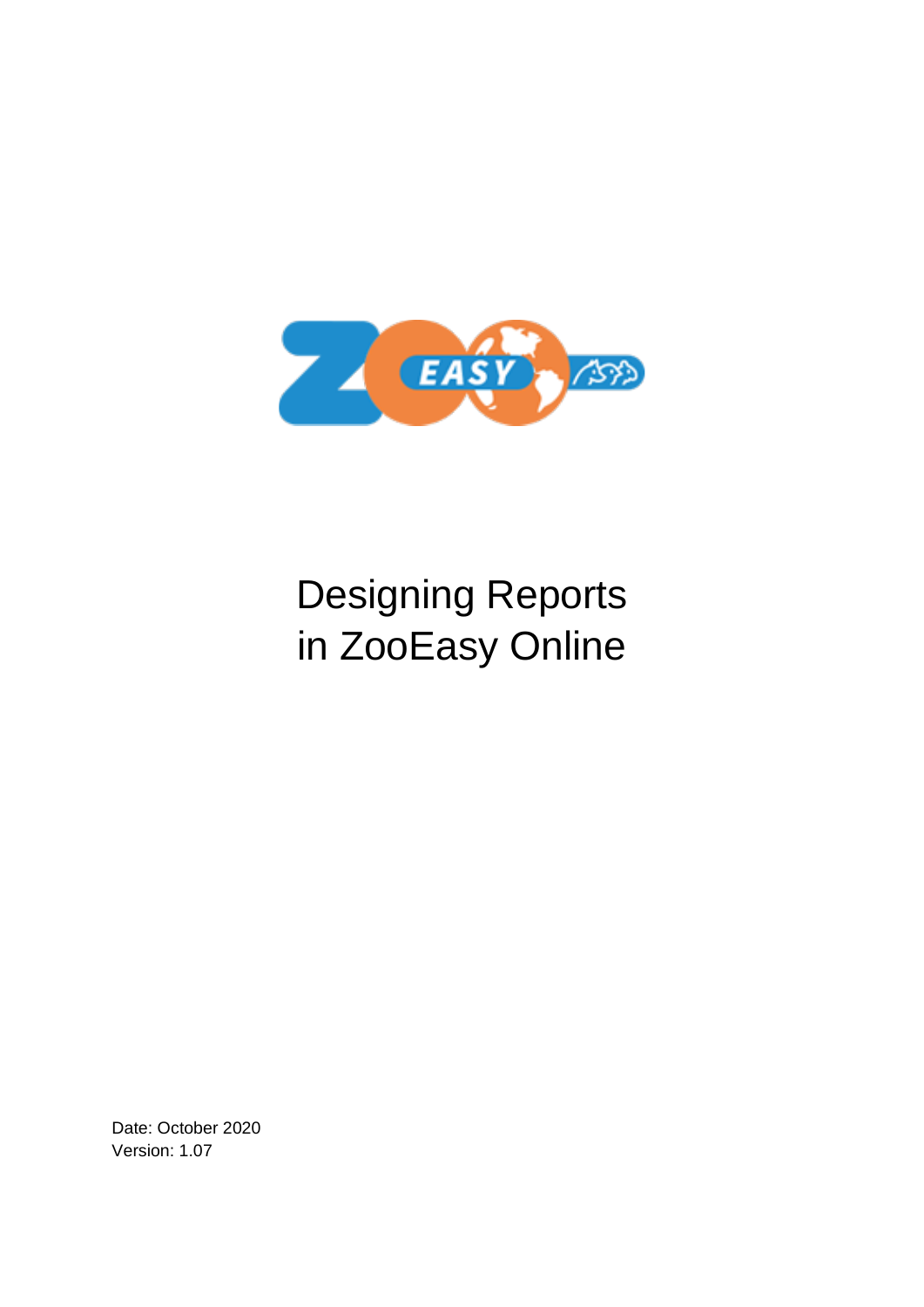#### **Index**

| 1. Introduction                          | 3  |
|------------------------------------------|----|
| 2. Roadmap                               | 3  |
| 2.1 Define                               | 3  |
| 2.2 Authorize                            | 4  |
| 2.3 Upload                               | 5  |
| 2.4 Merge                                | 5  |
| 3. Points of attention                   | 7  |
| 3.1 General                              | 7  |
| 3.2 Defining field names                 | 8  |
| 3.3 Inserting pictures                   | 9  |
| 4. Available templates                   | 12 |
| 5. Appendices                            | 13 |
| 5.1 Field names in Animal reports        | 13 |
| 5.2 Field names in Breeding pair reports | 14 |
| 5.3 Field names in Contact reports       | 15 |
| 5.4 Structure of pedigree codes          | 16 |

## **Version history**

Version Changes October 2020 1.07 Fieldnames Contact data added, Corrections and additions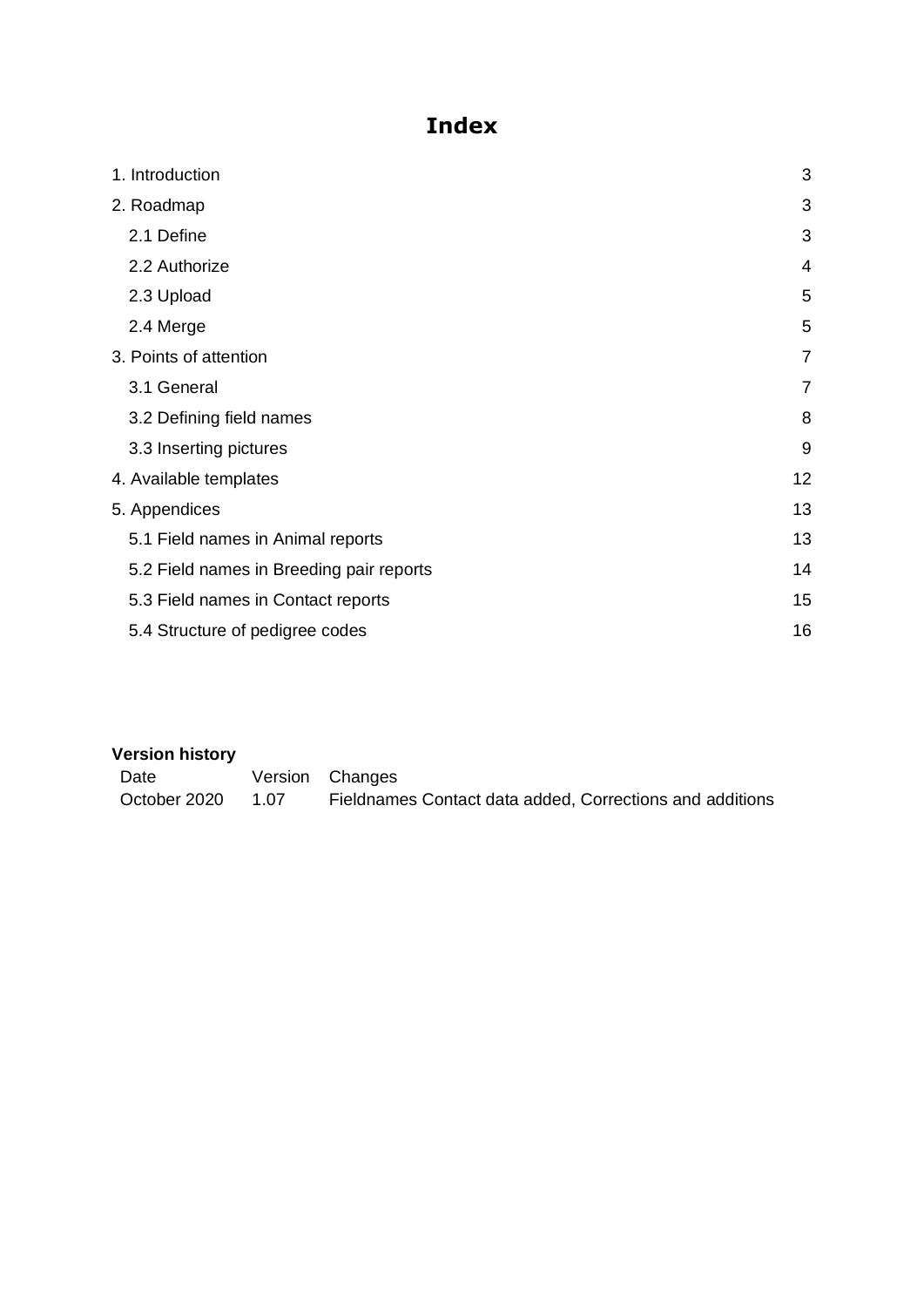## <span id="page-2-0"></span>1. Introduction

You can develop your own reports for ZooEasy and make them available to the users of your administration. This report functionality merges data from your administration with text from the template file. By including field names in the template, the report functionality replaces these field names with data from your records. This manual explains how to do this and how to use the available report templates.

We recommend you carefully to read Chapters 3, 4 and 5 before you start uploading to ZooEasy (Chapter 2).

For your convenience we have already developed a number of report templates that you can use and adjust. With these templates it is possible to develop your own reports by referring to fields from your own administration. This makes it possible to develop reports such as pedigrees and certificates in your own house style. When you generate the report, the fields in the template are replaced with the content from your administration. If no value is found for a field, no value is shown on the report and the field will remain empty. The layout from the template is copied into the generated report. Think fonts, images, headers & footers and possibly a watermark.

### <span id="page-2-1"></span>2. Roadmap

Creating a report follows these steps:

- 1. Define
- 2. Authorize
- 3. Upload
- 4. Merge

### <span id="page-2-2"></span>2.1 Define

First, the report template must be defined in ZooEasy:

- 1. Click the menu Management
- 2. Click the tab Base tables
- 3. Select option Report templates from the drop down box
- 4. Click Add
- 5. Enter a Description for the template
- 6. Choose the Type, is the template meant for a single Animal, a Breeding pair or a **Contact**
- 7. Choose the Position in your list of reports and add a Description if necessary
- 8. Click Save

Each template on the Reports tab is displayed in the menu Reports, on the sub-tab Animal details, Breeding pair details or Contact details at its own tab and at the position you specified above in step 7. Reports that are generated from the Reports menu will be delivered as a .docx file after merging.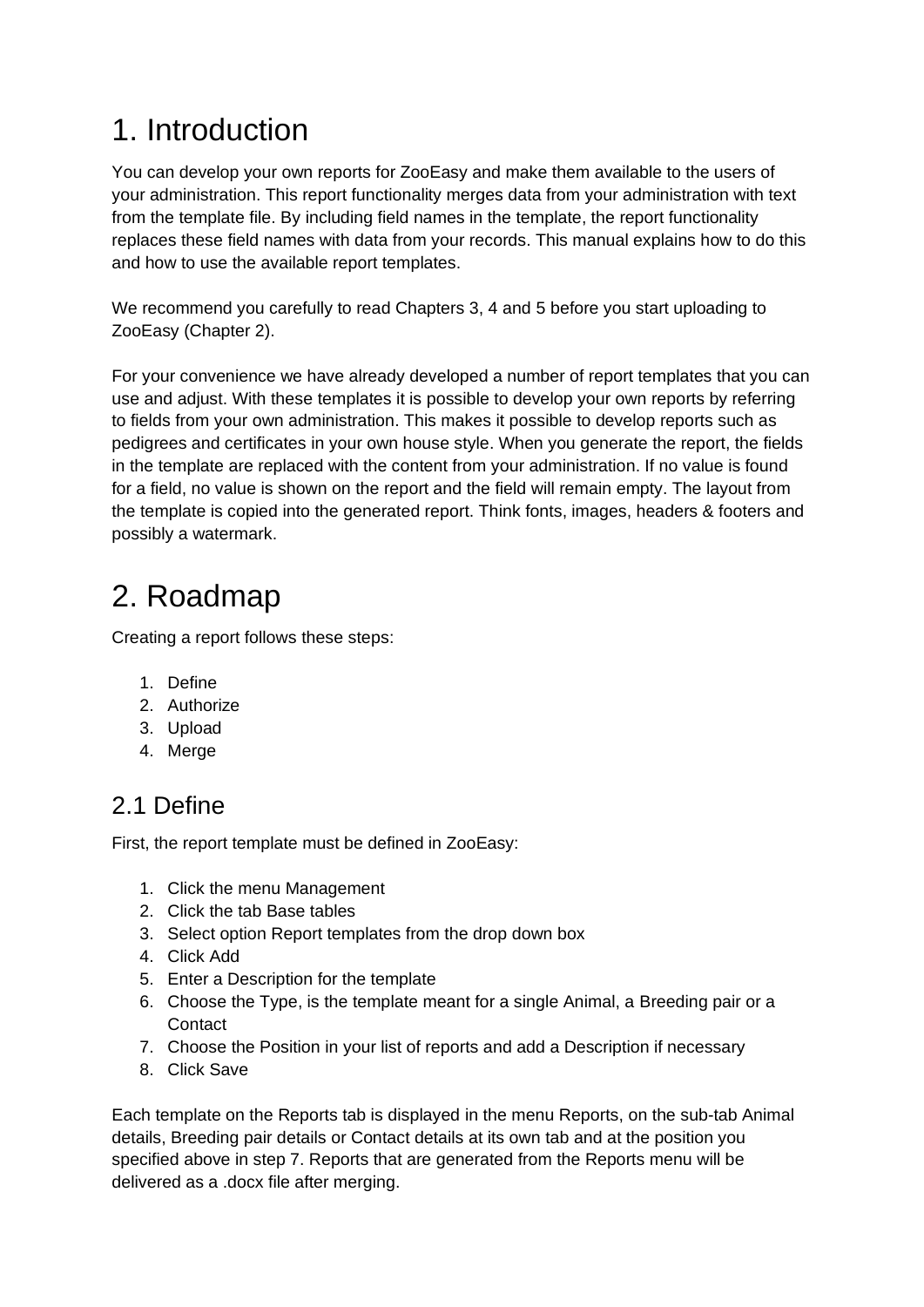In the menus Animals, Breeding pairs and Contacts, the templates are displayed on the screens with Animal details, Breeding pair details, respectively Contact details, and are listed on the Reports tab, if authorized. Reports generated from the Animal details, Breeding pair details or Contact details menu are generated as .pdf-file.

In addition, the templates, if authorized, can also be selected and generated from the (trial) pedigree.

#### <span id="page-3-0"></span>2.2 Authorize

Report templates must be made visible within the roles in which they may be used. Reports can be generated in two formats: as .pdf or as .docx

As generated .docx reports still can be edited in Word, this is usually granted to managers only. End users can be authorized to be able to access .pdf versions only.

#### **DocX version:**

- 1. Click the menu Management
- 2. Click the tab Base tables and select Roles from the drop down box
- 3. Click the role for which you want to grant access to the report
- 4. Click the tab Reports
- 5. Check the option Display menu Reports
- 6. Click the sub-tab Reports
	- a. In case the report concerns an animal:
		- i. Check the option Display tab Animal details
		- ii. Check the option Display sub-tab Animal details
		- iii. Check the option Display sub-sub-tab Animal details
	- b. In case the report concerns a Breeding pair:
		- i. Check the option Display tab Breeding pair details
		- ii. Check the option Display sub-tab Breeding pair details
		- iii. Check the option Display sub-sub-tab Breeding pair
	- c. In case the report concerns a Contact:
		- i. Check the option Display tab Contact details
		- ii. Check the option Display sub-tab Contact details
		- iii. Check the option Display sub-sub-tab Contact details
- 7. Click Save

#### **PDF-version:**

- 1. Click the menu Management
- 2. Click the tab Base tables and select Roles from the drop down box
- 3. Select the role for which you want to grant access to the report
	- a. In case you want to grant access to an Animal report:
		- i. Click in the 1st row on the tab Animals
		- ii. Check the option Reports
		- iii. Click in the 2nd row on the tab on sub-tab Reports
		- iv. Check the option Display tab Reports
		- v. Click in the 3rd row on the tab on sub-sub-tab Animal details
		- vi. Check the option Display tab Reports
		- vii. Check each report you want to grant access to this role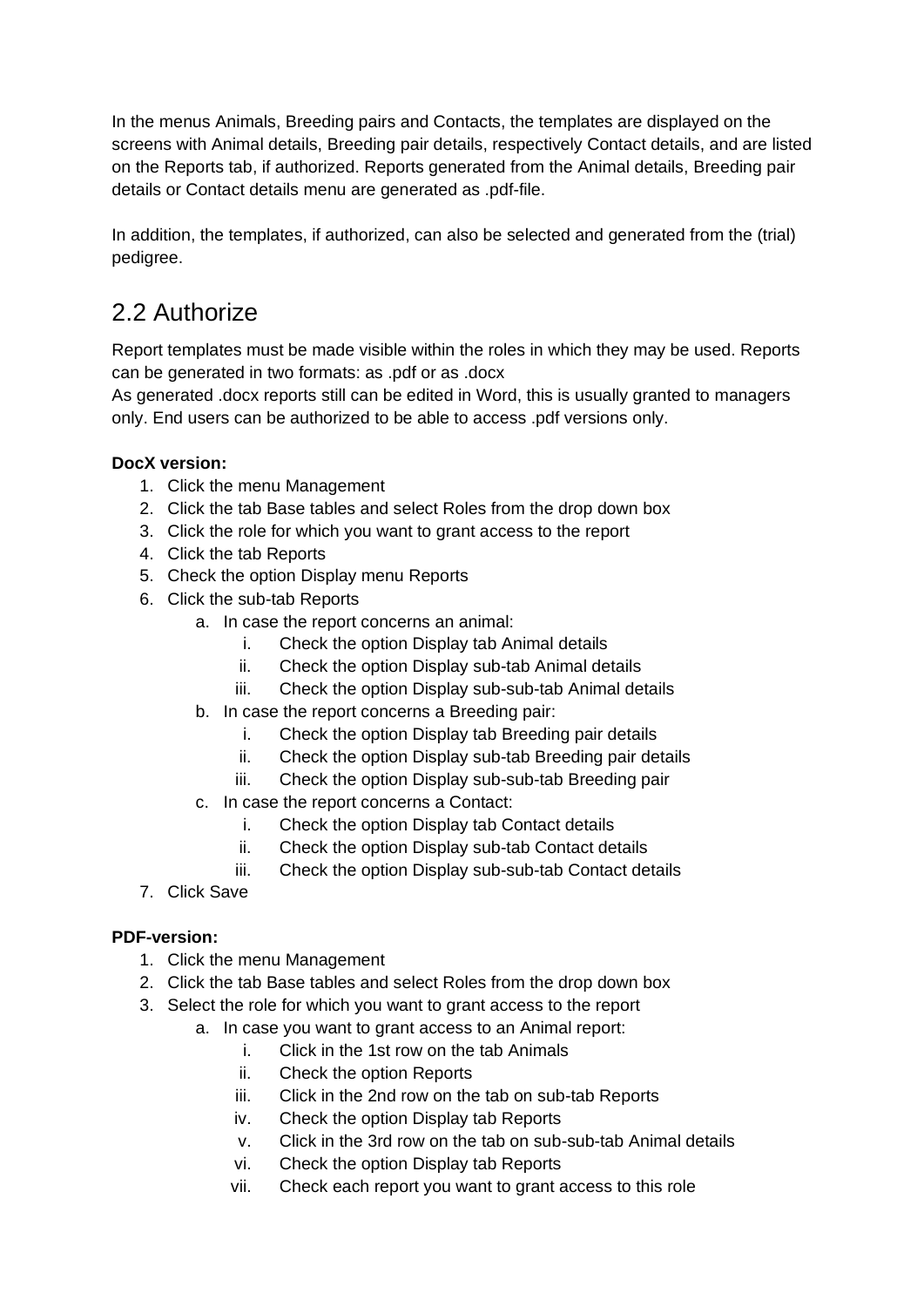- viii. Click Save
- b. In case the report concerns a Breeding pair:
	- i. Click in the 1st row on the tab Breeding pairs
	- ii. Click in the 2nd row on the tab on sub-tab Reports
	- iii. Check the option Display tab Reports
	- iv. Check on the sub-sub-tab Breeding pair details the option Display tab Breeding pair details
	- v. Check each report you want to grant access to this role
	- vi. Click Save
- c. In case the report concerns a Contacts:
	- i. Click in the 1st row on the tab Contacts
	- ii. Click in the 2nd row on the tab on sub-tab Reports
	- iii. Check the option Display tab Reports
	- iv. Check on the sub-sub-tab Contact details the option Display tab Contact details
	- v. Check each report you want to grant access to this role
	- vi. Click Save

#### <span id="page-4-0"></span>2.3 Upload

To be able to work with a report template, now a template file created in MS Word 2007 or higher must be uploaded. For this you can develop a new template based on a blank document. But you can also start with the templates supplied by us, which you can change and format according to your preferences (see Chapter 4).

This goes as follows:

- 1. Click the menu Reports
- 2. Click the tab Reports
- 3. Click the sub-tab Animal details, Breeding pair details or Contact details, depending on the type of the report template
- 4. Click the sub-sub-tab of the desired report
- 5. Click the button Browse...
- 6. Search and select the template (.docx)
- 7. Click the button Open, the window closes and the name of the template file is now shown below File name
- 8. Click Save settings The name of the selected template now appears underneath File name1,

<span id="page-4-1"></span>You follow the same steps for any other templates.

#### 2.4 Merge

Now we are ready to merge the report template with data. As we said before, this is possible in three ways: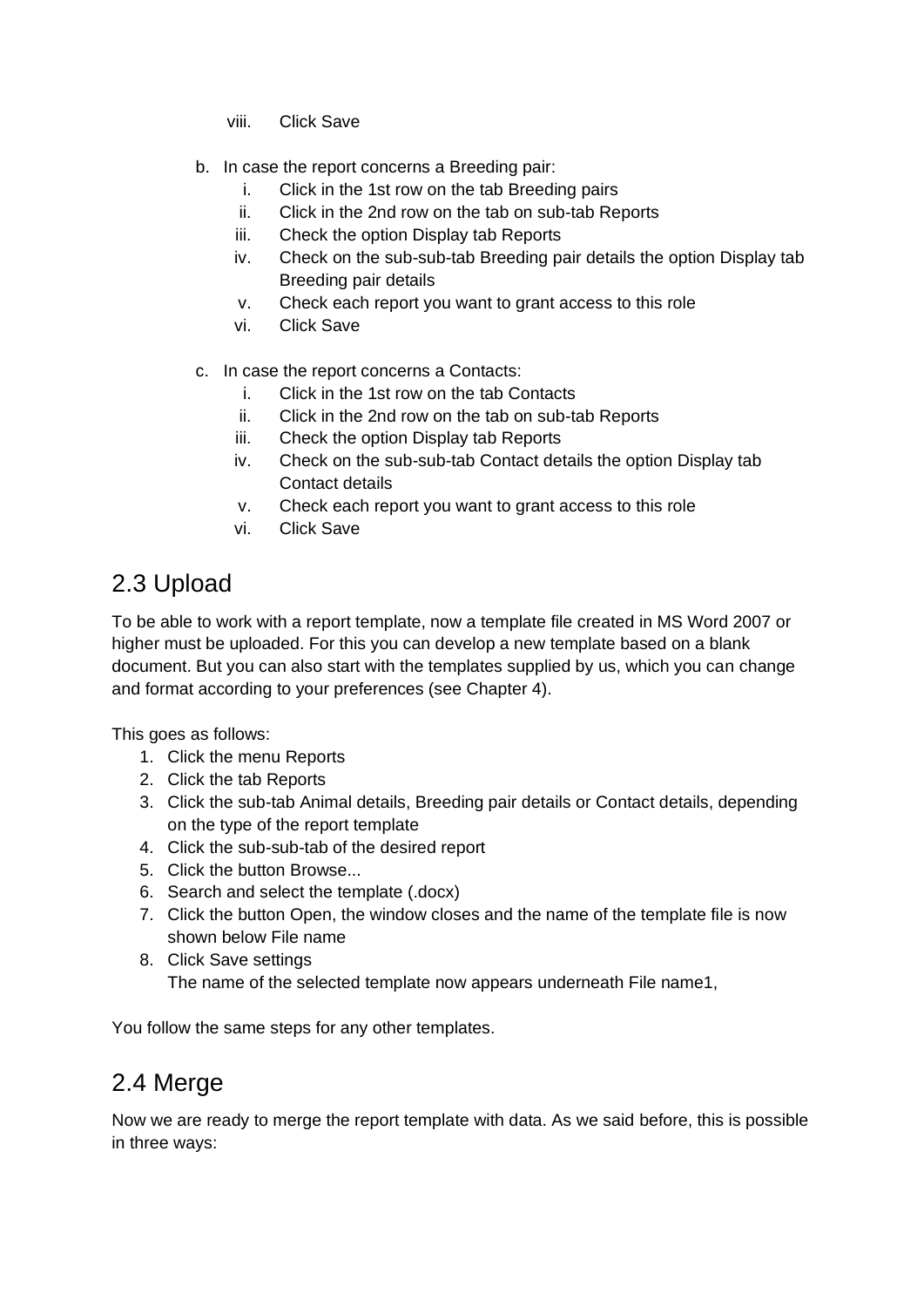As a .docx document:

- 1. Click the menu Reports
- 2. Click the tab Reports
- 3. Click the sub-tab Animal details or Breeding pair details
- 4. Click the sub-sub-tab of the desired report
- 5. Click the button with 3 dots to the right of Animal or Breeding pair
- 6. Search for and select the animal or breeding pair for which you want to generate the report
- 7. Click Generate report

The report is now generated as a .docx file. You can choose to open or save it.

As a PDF document:

- 1. Click the menu Animals or Breeding pairs depending on the type of report
- 2. Search for and select the animal or breeding pair for which you want to generate the report
- 3. Scroll to the right in the row of tabs and click on the Reports tab
- 4. Click on the 2nd row on the tab Animal or Breeding pair details
- 5. Select the desired report

The report is now generated as a PDF and will be placed in your Downloads folder.

The PDF report can also be generated from the Animal data and Breeding pair data screens with the (Trial) Pedigree links:

- 1. In case of the link from the Animal menu:
	- a. Click the menu Animals
	- b. Search for and select the animal for which you want to generate the report
	- c. Click on Pedigree in Animal details
	- d. Click on drop down box Reports
	- e. Select the desired Report
- 2. In case of the link on the menu Breeding pairs list Trial Breeding pair:
	- a. Click the menu Breeding pairs
	- b. Click on Trial Breeding Pair
	- c. Select a father and a mother
	- d. Click on button Trial pedigree
	- e. Click on drop down box Reports
	- f. Select the desired report
- 3. In case of the link on the Breeding pair Index data Trial pedigree
	- a. Click the menu Breeding pairs
	- b. Select a breeding pair
	- c. Click on Trial pedigree
	- d. Click the button Trial Pedigree on the pop up
	- e. Click on the drop down box Reports
	- g. Select the desired report

The report is now generated as a PDF and will be placed in your Downloads folder..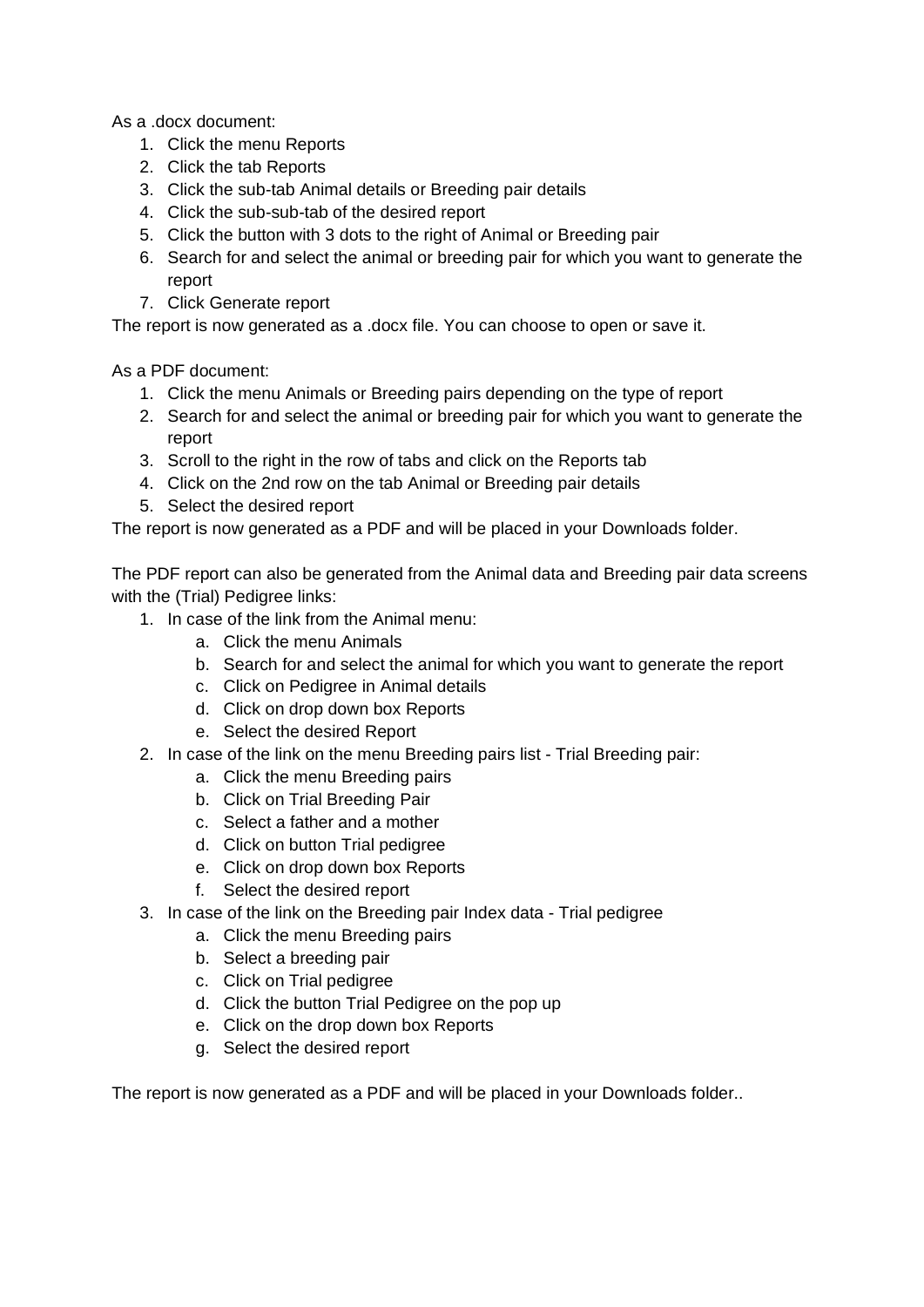### <span id="page-6-0"></span>3. Points of attention

<span id="page-6-1"></span>The following points of attention are important while creating reports and using templates:

#### 3.1 General

- A template has to be made with MSWord version 2007 (or later) and has to be saved in the .docx format.
- References to field names are placed between \$ characters, like for instance \$RegistrationNumber\$
- Lists with all field names that can be used in a template can be found in chapter 5. Appendices.
- Field names must match exactly as defined in the administration. Field names (and with extra fields also the names of the extra field categories) are case sensitive. Punctuation, such as periods, spaces and commas, also count. When the field name in the template does not exactly matches the field name in ZooEasy, it shows between \$-characters on the generated report. E.g. \$Registrationnumber\$ will not be replaced by the actual value because it does not match with the defined fieldname \$RegistrationNumber\$.
- When a typing error is made while typing a field name in MSWord, it will not work to correct this with the backspace key or to correct it between the \$-characters. MSWord deals with this in a very sloppy way, due to the fact that invisible bytes are left between the \$ signs.

You need to delete the fieldname including the \$-characters and enter it again. That is why we recommend you type all required field names first into a Notepad document and place them with copy and paste at the desired location in the report template.

- Fields for which a user is not authorized, but are placed on the report template, will not be visible to the user. The authorization as defined in the roles therefore also affects the reports. The label for the field will be shown, but the data will not be merged.
- A watermark or logo can be added to the template. For example, if the template is animal dependent and the photo of each animal is to be displayed as a watermark or logo, the value \$Picture\$ can be used. But it won't work if this field name is put in the document like the other labels. See how to under 3.3 Inserting Pictures.

#### ● **Please note!**

When the report is merged, the template is for scanned for field value labels. Whenever a \$ character is found, all characters up to the next \$ sign are interpreted as a field value label. This is then replaced by the corresponding field value from the database. If a \$-character appears in such a field value - for instance: US \$ 400.00 then things go wrong. PHPDocX will interpret this \$ sign as the start of a new data field. From this \$ character, everything from 400 to the next \$ character, which belongs to the next field name, will be interpreted as "field name" and all subsequent real field names will no longer be filled correctly. **Therefore, the \$ sign should not be used in data values when these could be included in report templates.**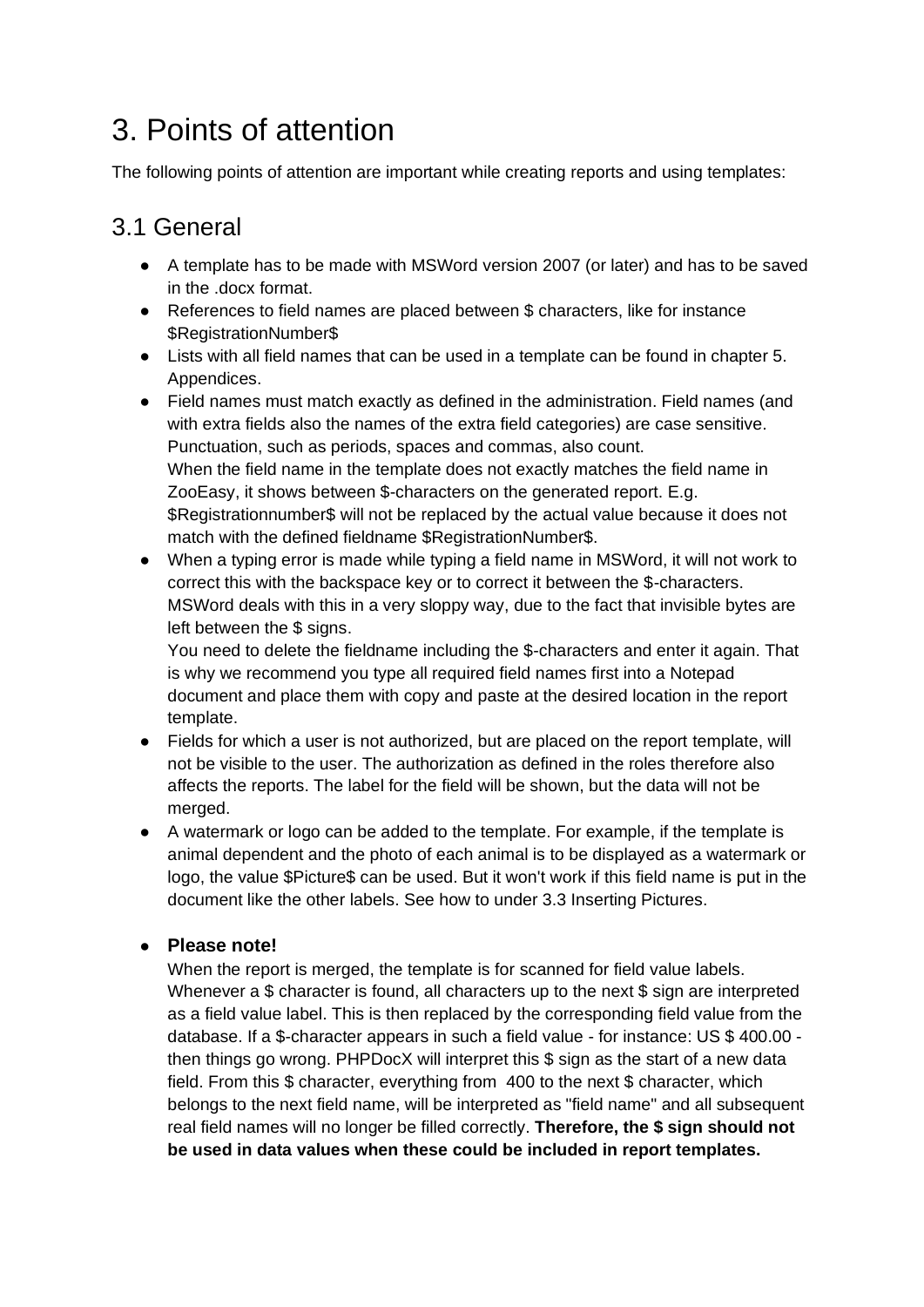#### <span id="page-7-0"></span>3.2 Defining field names

The fields that can be used in templates are listed below in Appendix 5.1 for Animals, Appendix 5.2 for Breeding pairs and 5.3 for Contacts

Defining field names on the template works as follows:

- Name of the animal: \$Name\$ will show the name of the animal.
- Content of an extra field: \$<name extra field category>##<extra field name>\$. For example, \$General##Veterinarian\$ refers to the contents of the extra field Veterinarian in the extra field category General.
- Showing field values of ancestors is possible by placing the addition  $X$  in front of the field name, where the  $X$  is replaced by M, F, MMMF, depending on which ancestor should be looked for. F\_ stands for father and M\_ stands for mother, FM\_ stands for father of the mother, etc. In this way, data can be shown from a maximum of 10 generations of ancestors (See chapter 4 for the list of available templates). For example:
	- o **\$F** Name\$ refers to the father's name.
	- o \$MF\_Name\$ refers to the name of the mother of the father.
	- $\circ$  \$MMMM\_Name\$ refers to the name of the great-great-grandmother in the maternal line.
- When showing the content of an extra field of an ancestor, place the  $X$  before the name of the extra field category, where X\_ stands for the ancestor. For example, \$M General##Veterinarian\$ refers to the mother's veterinarian.
- For the details of a breeding pair, place the addition BP for breeding pair in front of the field name. For example:
	- $\circ$  \$BP LitterDate\$ gives the birth date of the breeding pair.

Note: The field names from Appendix 5.2 can only be used in templates for breeding pairs.

● With a breeding pair you can of course also provide information about the father, mother, and ancestors. You then add characters after BP: F for father, M for mother, and MM, FMF etc. for ancestors.

For example:

- $\circ$  \$BPF\_RegistrationNumber\$ for the registration number of the father
- o \$BPMF\_Name\$ for the name of the fathers mother
- $\circ$  \$BPMM Color\$ for the color of a grandmother
- Data from offspring can also be included in reports. In a report for an animal the addition is O\_ and a for a breeding pair BPO\_. This only works if it is placed in a table on the template. The desired field names must be placed in a single row on the table. See example:

| Name         | Reg.nr.                    | Color         | Gender                      | Born |
|--------------|----------------------------|---------------|-----------------------------|------|
| \$BPO Name\$ | \$BPO_RegistrationNumber\$ | \$BPO Color\$ | \$BPO_Gender\$ \$BPO_Born\$ |      |

In the merged report, this results in: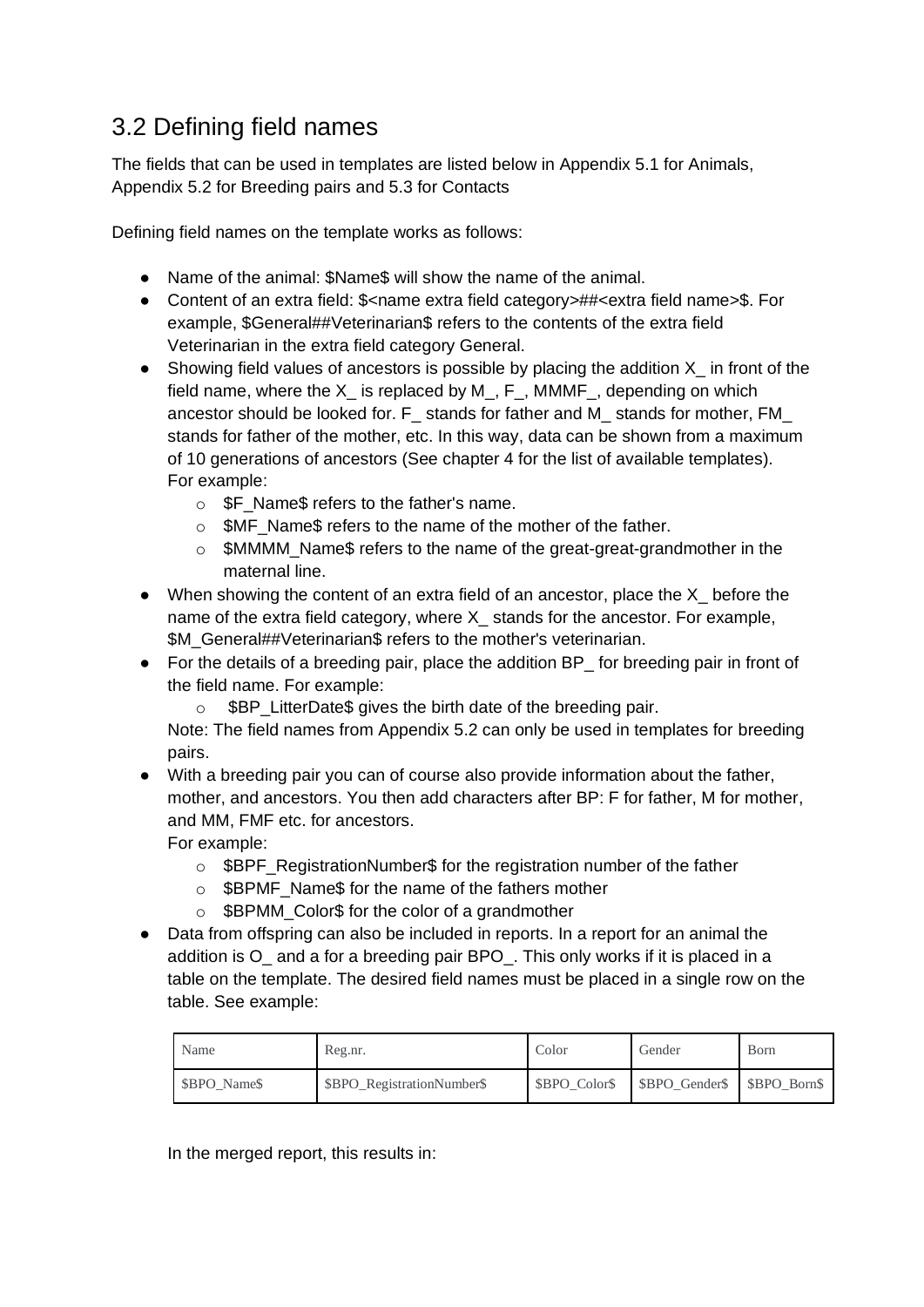| Name   | Reg.nr.      | Color              | Gender | Born       |
|--------|--------------|--------------------|--------|------------|
| Minny  | RNr 12345678 | <b>Brown</b>       | Female | 16-01-2017 |
| Fjodor | RNr 12345679 | Brown and<br>white | Male   | 16-01-2017 |
| Bella  | RNr 12345680 | <b>Black</b>       | Female | 23-08-2015 |
| Rascal | RNr 12345681 | White              | Male   | 23-08-2015 |

When using tables in reports, several field names can be placed in a single cell and Table properties can be used to configure the table as required, for example if you do not want to see borders around the cells.

Contact data can also be used in Animal reports and in Breeding pair reports. The prefixes Owner and Breeder for animal reports and FemaleOwner for breeding pair reports have been defined for this.

For example:

- o \$OwnerCity\$ and \$BreederHomepage\$ on Animal reports
- o \$BP\_FemaleOwnerBusinessName\$ on Breeding pair reports
- Extra field values of Contacts can also be included in the reports of animals and breeding pairs. The format for extra field values in reports is \$*<prefix><extrafieldcategory>##<extrafieldvalue>*\$ For example:
	- o \$OwnerGeneral##Member since\$, \$BreederGeneral##Member since\$ on Animal reports
	- o \$FemaleOwnerGeneral##Member since\$ on Breeding pair reports breeding pairs.

Please note: the latter differs (still) from the past \$BP\_*<fieldName>*\$ format. For breeding pair reports, \$BP\_FemaleOwnerGeneral##Member since\$ will not work and vice versa \$FemaleOwnerNumber\$ will not work either.

#### <span id="page-8-0"></span>3.3 Inserting pictures

When pictures are included in reports, a few points are important:

To define a picture in the report template you must first place a dummy image in the template as a place holder. This dummy image determines the aspect ratio with which the merged picture will be displayed. That means that a photo with a different aspect ratio (in this example,  $1 \times 1$ ) will be adjusted in the report to the aspect ratio of the dummy, 4x5, which will look as shown below: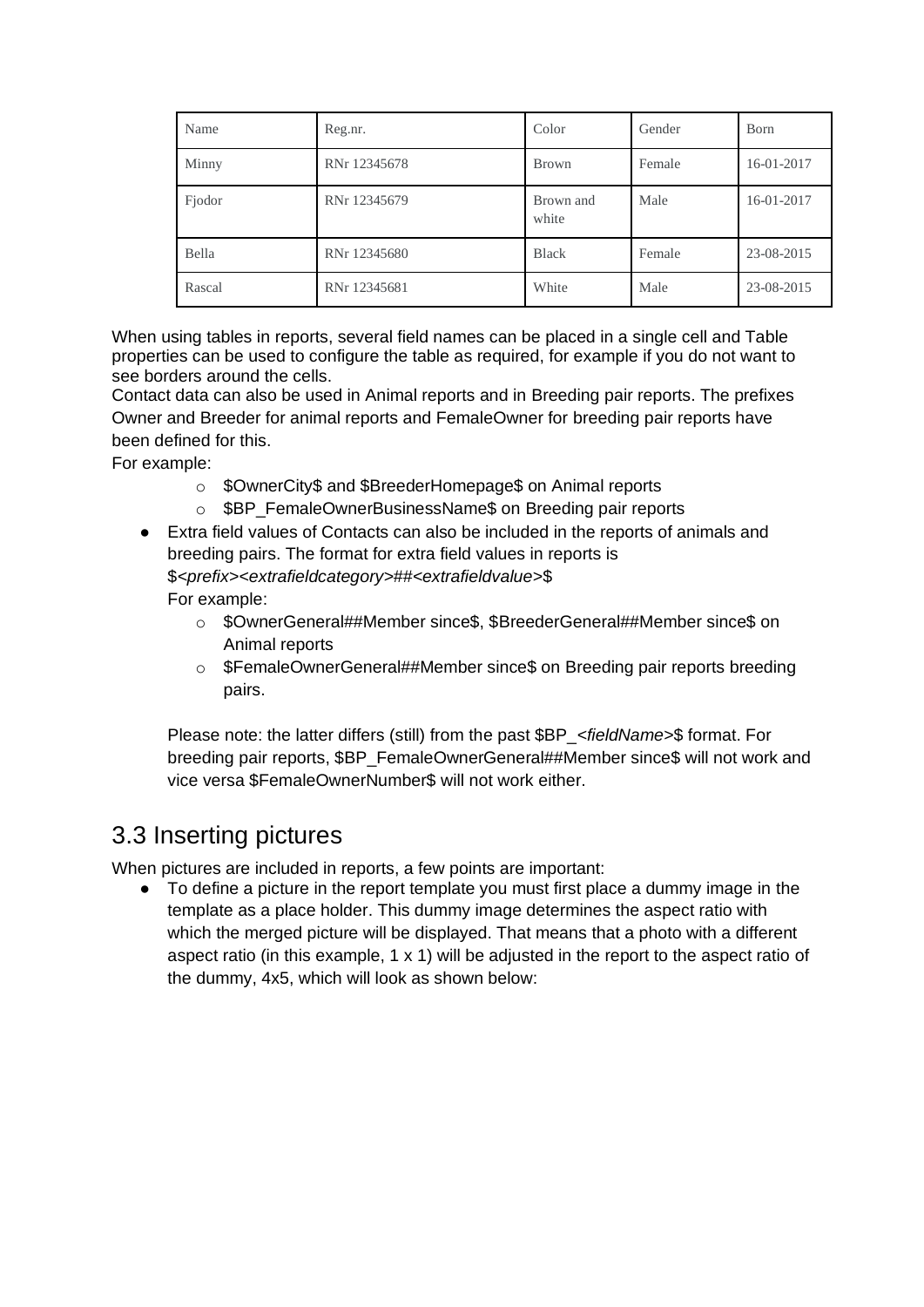

original (h  $x w = 1 x 1$ ) displayed by:



dummy image (h  $x \le -4 \times 5$ )

● If no picture is available for an animal or breeding pair, the dummy image will be included in the merged report instead. The dummy must therefore be neutral: blank (with or without a border) or with a message, like:



- When the dummy image is put in its place in the report template, it still has to be configured to show the picture. This is done as follows in MSWord Office 365:
	- Right-click on the dummy image and select Edit Alt Text ... The following appears on the right:

| How would you describe this object and its<br>context to someone who is blind? |  |
|--------------------------------------------------------------------------------|--|
| (1-2 sentences recommended)                                                    |  |
|                                                                                |  |
|                                                                                |  |
| Generate a description for me                                                  |  |
|                                                                                |  |
|                                                                                |  |

○ If there is still text in the text box above Generate a description for me, it must first be removed (MSWord sometimes suggests text for the visually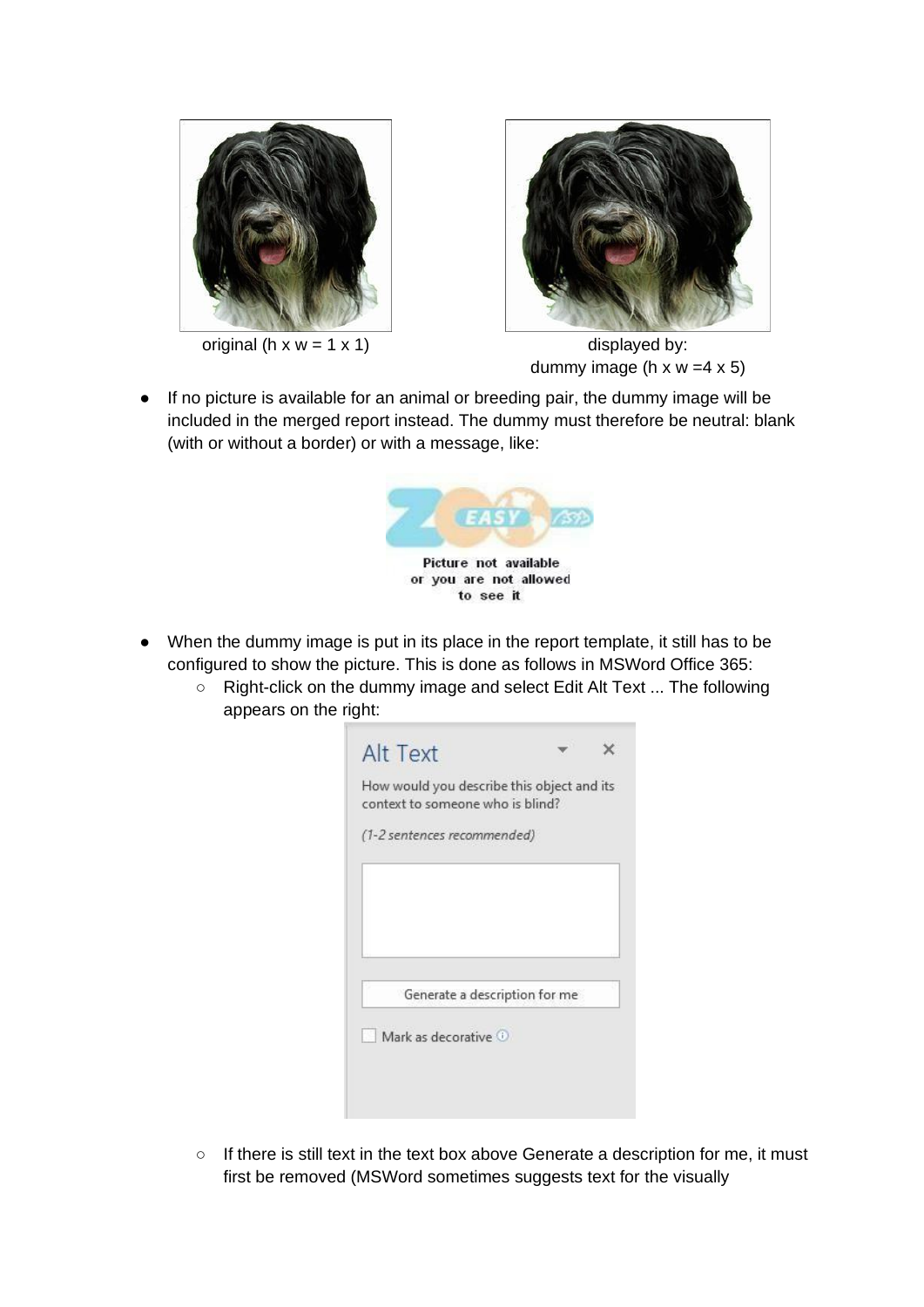handicapped based on image recognition). In the text box, only put the field name \$Picture\$ for an animal or contact report, or \$BP\_Picture\$ for a Breeding pair report.

- This also works for ancestors: \$F\_Picture\$ for the father of an animal, \$BPMM\_Picture\$ for the maternal grandmother of a breeding pair.
- Close this dialog by clicking on the cross in the top right corner.

This screen may differ for different versions of MSWord (2007, 2010, 2013, 2016). Searching for Edit Alt Text … in online help from MSWord or in Google should help you find the location for your version.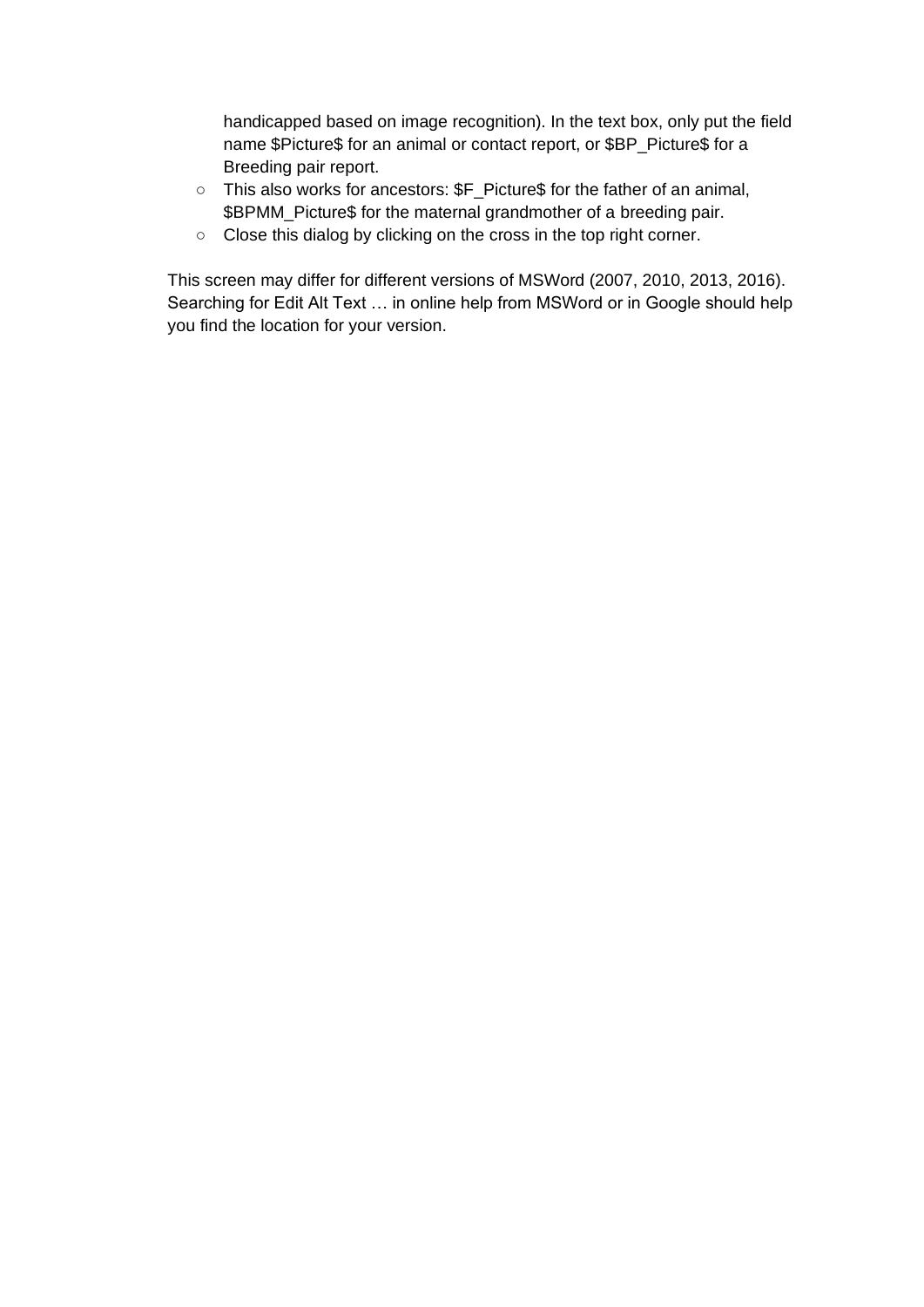## <span id="page-11-0"></span>4. Available templates

We have made the following sample templates available for download, which you can use as such or can take as basis for your own reports. You can adjust these yourself to your liking by using the standard field names and / or extra fields from your administration referred to in Appendix 5.1 and thus incorporating more and/or other information to the report.

| <b>Template</b>                        | <b>Explanation</b>                                                                                                                                            |
|----------------------------------------|---------------------------------------------------------------------------------------------------------------------------------------------------------------|
| 6 generation pedigree                  | This pedigree shows 6 generations of animals, with a<br>couple of field values as an example.                                                                 |
| Breeding card empty                    | For breeders of birds, pigeons, etc., an empty breeding<br>card is available that can be used during the breeding<br>season to enter the youngsters' details. |
| Breeding pair with offspring           | This template lists the offspring of a breeding pair,<br>preceded by data from the parents and the breeding pair                                              |
| 4 generation pedigree with<br>pictures | It contains the picture of each animal and, as an example,<br>a number of fields included in a 4-generation pedigree.                                         |
| Pedigree card with picture             | This contains all the basic data of an animal with the<br>picture                                                                                             |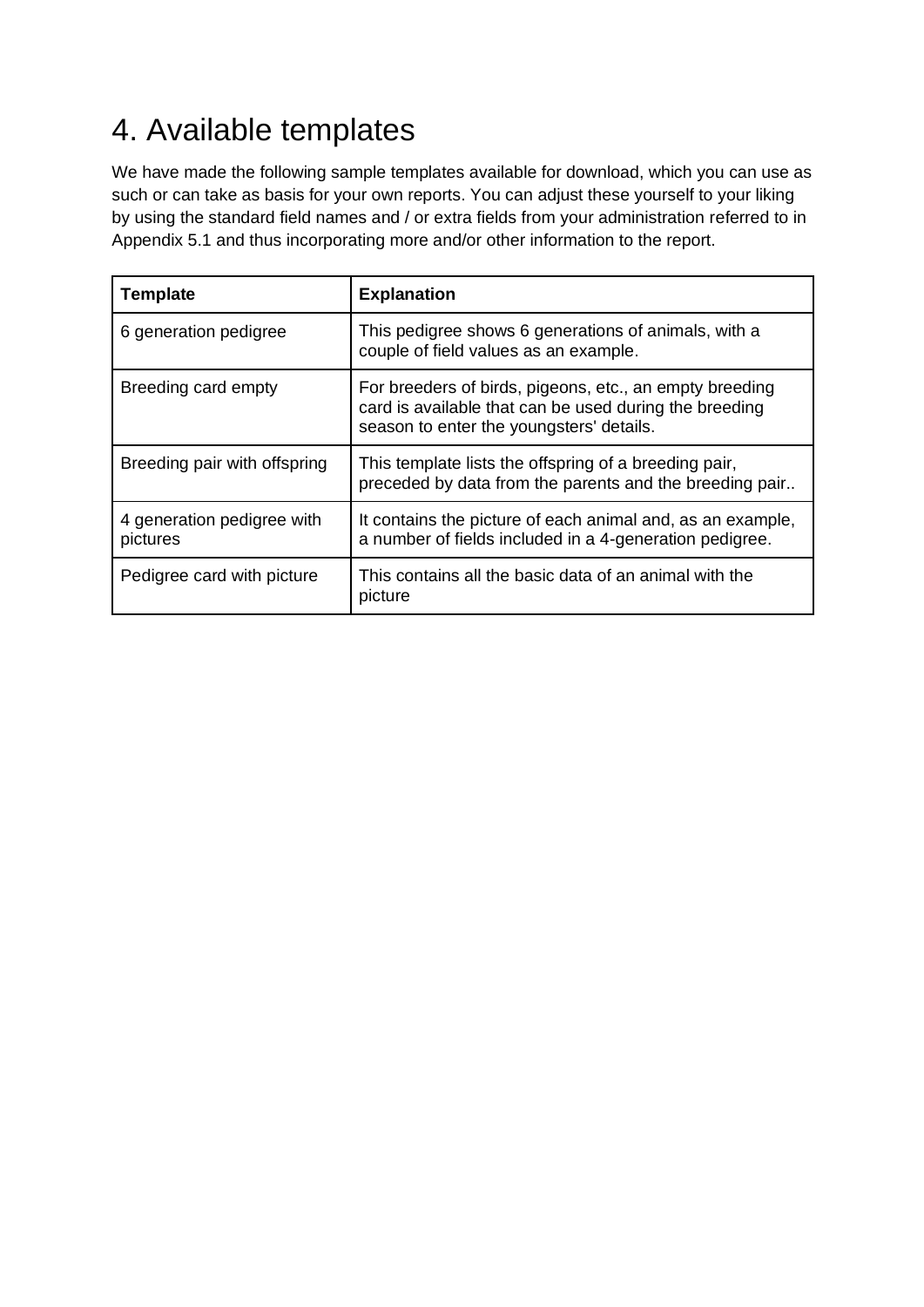## <span id="page-12-0"></span>5. Appendices

You can use the following field names in report templates:

### <span id="page-12-1"></span>5.1 Field names in Animal reports

| <b>Field name</b>          | <b>Description</b>                   |
|----------------------------|--------------------------------------|
| \$RegistrationNumber\$     | Registration number                  |
| \$Gender\$                 | Gender                               |
| \$Name\$                   | Name                                 |
| \$GivenName\$              | Given name                           |
| \$TitleInFrontOfName\$     | Title in front of name               |
| \$TitleBehindName\$        | Titel behind name                    |
| \$Color\$                  | Color                                |
| \$Breed\$                  | <b>Breed</b>                         |
| \$BreederNumber\$          | Breeder code                         |
| \$BreederName\$            | Breeder name (concatenated)          |
| \$BreederBusinessName\$    | Business name of the breeder         |
| \$BreederAddress\$         | Address line 1 of the breeder        |
| \$BreederAddress2\$        | Address line 2 of the breeder        |
| \$BreederPostalCode\$      | Postal code of the breeder           |
| \$BreederState\$           | State/Province of the breeder        |
| \$BreederCity\$            | <b>Breeders Residence</b>            |
| \$BreederCountry\$         | <b>Breeders Country of residence</b> |
| \$BreederTelephone1\$      | Main phone nr of the breeder         |
| \$BreederTelephone2\$      | Additional phone nr of the breeder   |
| \$BreederCellPhoneNumber\$ | Cell phone nr of the breeder         |
| \$BreederEMail\$           | Email address of the breeder         |
| \$BreederHomepage\$        | Breeders' homepage                   |
| \$OwnerNumber\$            | Owners code                          |
| \$OwnerName\$              | Owner name (concatenated)            |
| \$OwnerBusinessName\$      | Business name of the owner           |
| \$OwnerAddress\$           | Address line 1 of the owner          |
| \$OwnerAddress2\$          | Address line 2 of the owner          |
| \$OwnerPostalCode\$        | Postal code of the owner             |
| \$OwnerState\$             | State/Province of the owner          |
| \$OwnerCity\$              | <b>Owners' Residence</b>             |
| \$OwnerCountry\$           | Owners' Country of residence         |
| \$OwnerTelephone1\$        | Main phone nr of the owner           |
| \$OwnerTelephone2\$        | Additional phone nr of the owner     |
| \$OwnerCellPhoneNumber\$   | Cell phone nr of the owner           |
| \$OwnerEMail\$             | Email address of the owner           |
| \$OwnerHomepage\$          | Owners' homepage                     |
| \$Born\$                   | Date of birth of the animal          |
| \$Deceased\$               | Date of death o.t animal             |
| \$InbreedingCoefficient\$  | Inbreeding coefficient               |
| \$AVKValue\$               | <b>AVK value</b>                     |
| \$BreedPercentage\$        | Breed percentage                     |
| \$Registered\$             | Registered                           |
| \$Remarks\$                | Remarks                              |
| \$Picture\$                | Picture                              |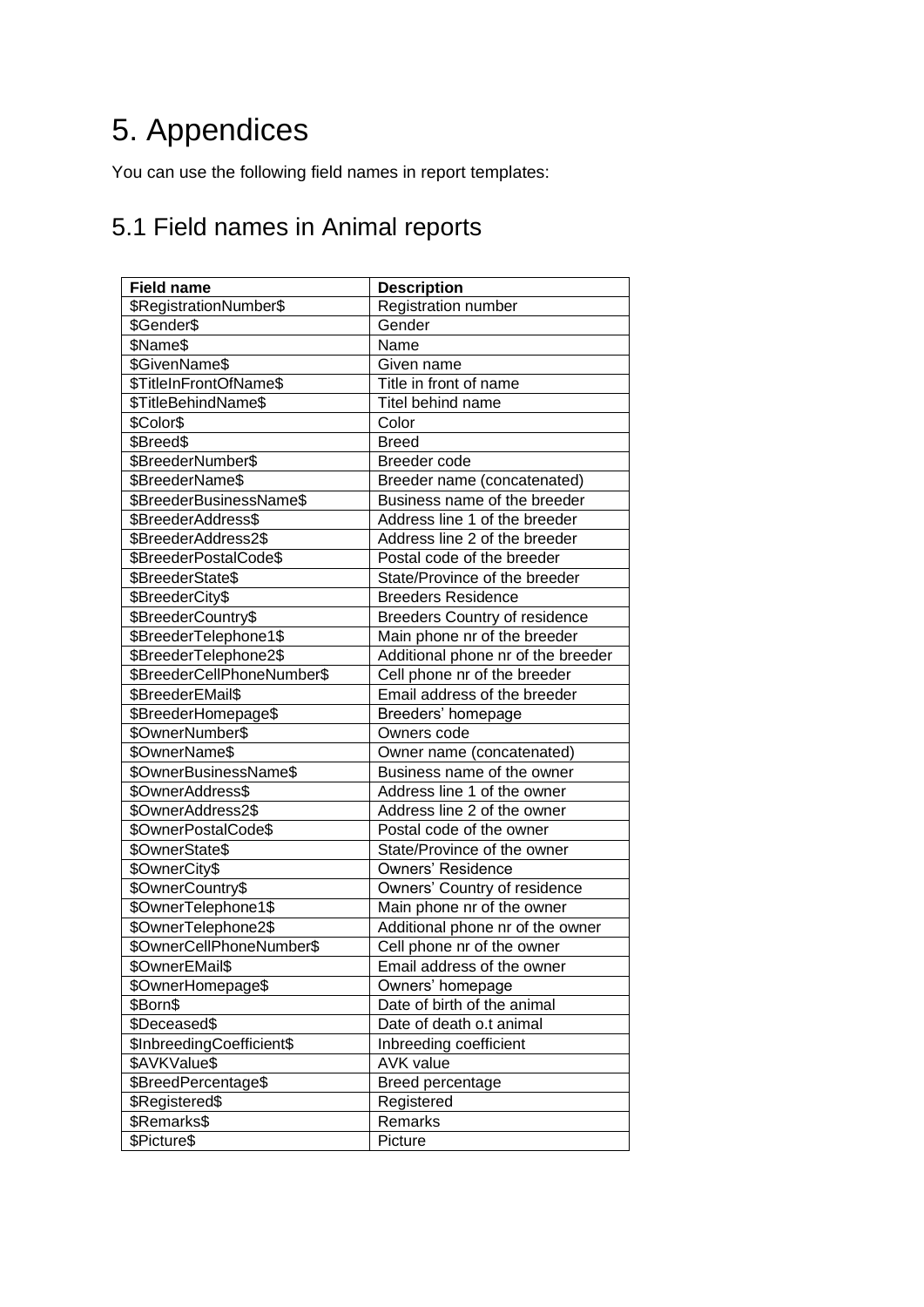### <span id="page-13-0"></span>5.2 Field names in Breeding pair reports

| <b>Field name</b>                 | <b>Description</b>               |
|-----------------------------------|----------------------------------|
| \$BP FemaleOwnerNumber\$          | Code of the owner <sup>*</sup>   |
| \$BP FemaleOwnerName\$            | Owners' name (concatenated)      |
| \$BP FemaleOwnerBusinessName\$    | Business name of the owner       |
| \$BP_FemaleOwnerAddress\$         | Address line 1 of the owner      |
| \$BP_FemaleOwnerAddress2\$        | Address line 2 of the owner      |
| \$BP_FemaleOwnerPostalCode\$      | Postal code of the owner         |
| \$BP FemaleOwnerState\$           | State/Province of the owner      |
| \$BP_FemaleOwnerCity\$            | <b>Owners' Residence</b>         |
| \$BP_FemaleOwnerCountry\$         | Owners' Country of residence     |
| \$BP_FemaleOwnerTelephone1\$      | Main phone nr of the owner       |
| \$BP_FemaleOwnerTelephone2\$      | Additional phone nr of the owner |
| \$BP_FemaleOwnerCellPhoneNumber\$ | Cell phone nr of the owner       |
| \$BP FemaleOwnerEMail\$           | Email address of the owner       |
| \$BP_FemaleOwnerHomepage\$        | Owners' homepage                 |
| \$BP Picture\$                    | Picture of the breeding pair     |
| \$BP_PairingDate\$                | Pairing date                     |
| \$BP_LitterDate\$                 | <b>Birthdate</b>                 |
| \$BP_RelationshipPercentage\$     | Relationship percentage          |
| \$BP_Remarks\$                    | Remarks                          |
| \$BP_Registered\$                 | Registered                       |

\*) Owner refers to the owner of the female of the breeding pair.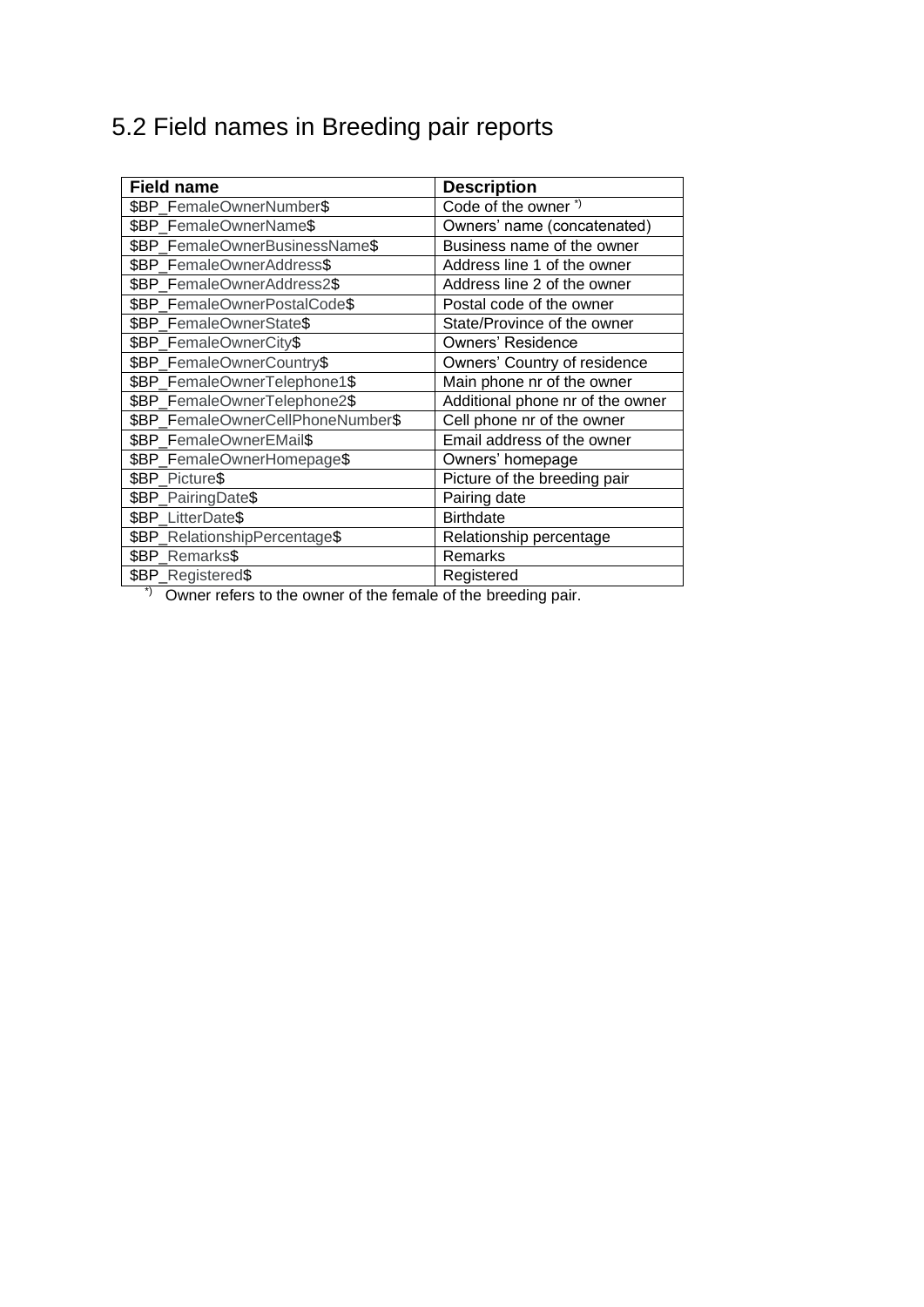### <span id="page-14-0"></span>5.3 Field names in Contact reports

| \$Number\$             | Code of the owner                             |
|------------------------|-----------------------------------------------|
| \$Initials\$           | Initials of the contact                       |
| \$FirstName\$          | First name of the contact                     |
| \$PrefixLastName\$     | Prefix last name of the contact               |
| \$LastName\$           | Last name of the contact                      |
| \$Name\$               | Name $1$                                      |
| \$PrefixBusinessName\$ | Prefix Business name of the contact           |
| \$ShortBusinessName\$  | Business name of the contact (without prefix) |
| \$BusinessName\$       | Business name <sup>2)</sup>                   |
| \$Address\$            | Main address line of the contact              |
| \$Address2\$           | Second address line of the contact            |
| \$PostalCode\$         | Postal code of the contact                    |
| \$State\$              | State of residence of the contact             |
| \$City\$               | City of residence of the contact              |
| \$Country\$            | Country of residence of the contact           |
| \$Telephone1\$         | Main telephone nr of the contact              |
| \$Telephone2\$         | Second telephone nr of the contact            |
| \$CellPhoneNumber\$    | Cellphone nr of the contact                   |
| \$Fax\$                | Fax nr of the contact                         |
| \$EMail\$              | E-mail address of contact                     |
| \$Homepage\$           | Homepage of the contact                       |
| \$Picture\$            | Picture of the contact                        |

1) Concatenated: Initials + Prefix last name + Last name of contact

2) Concatenated: Prefix Business name + Business name